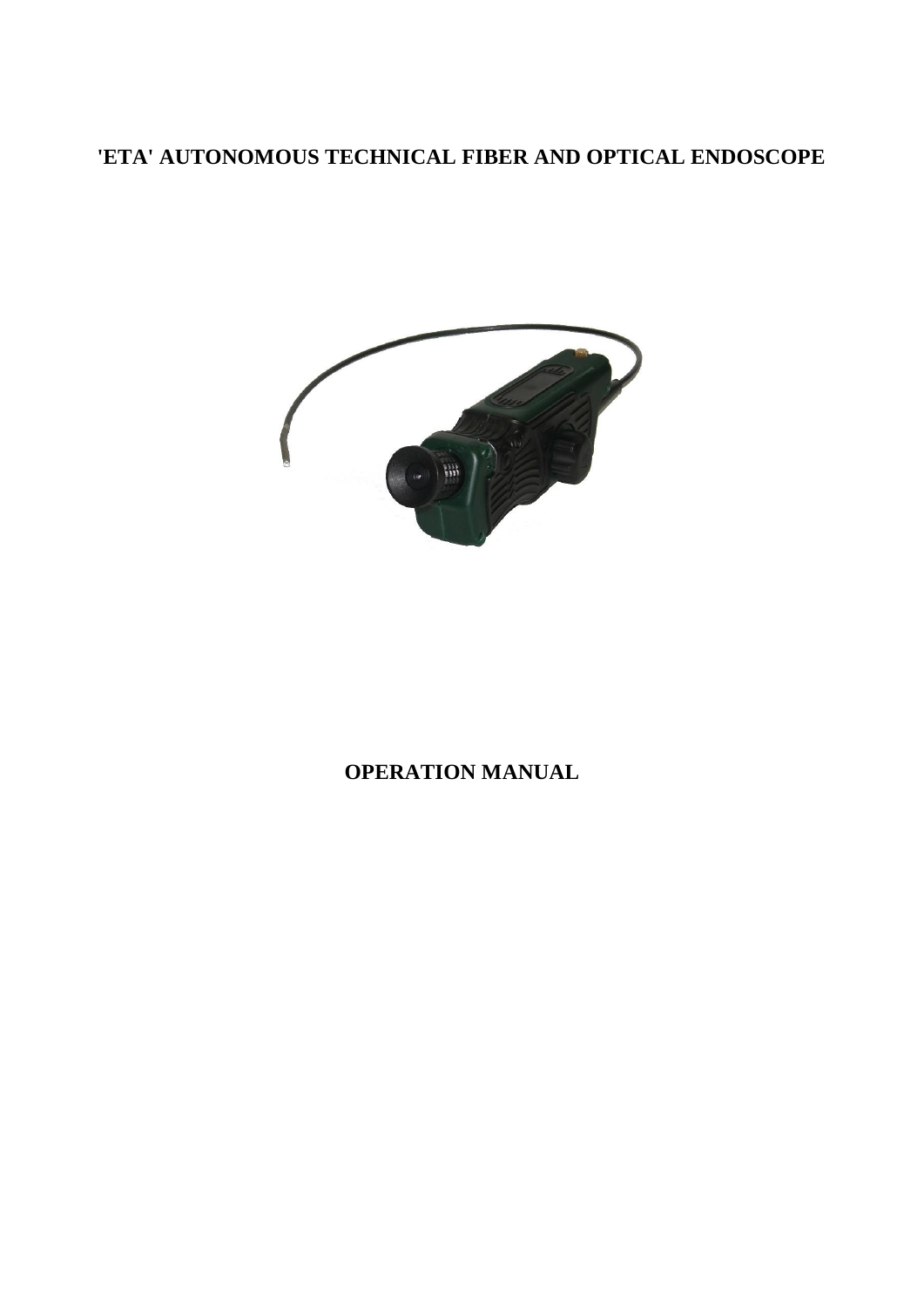#### **Contents**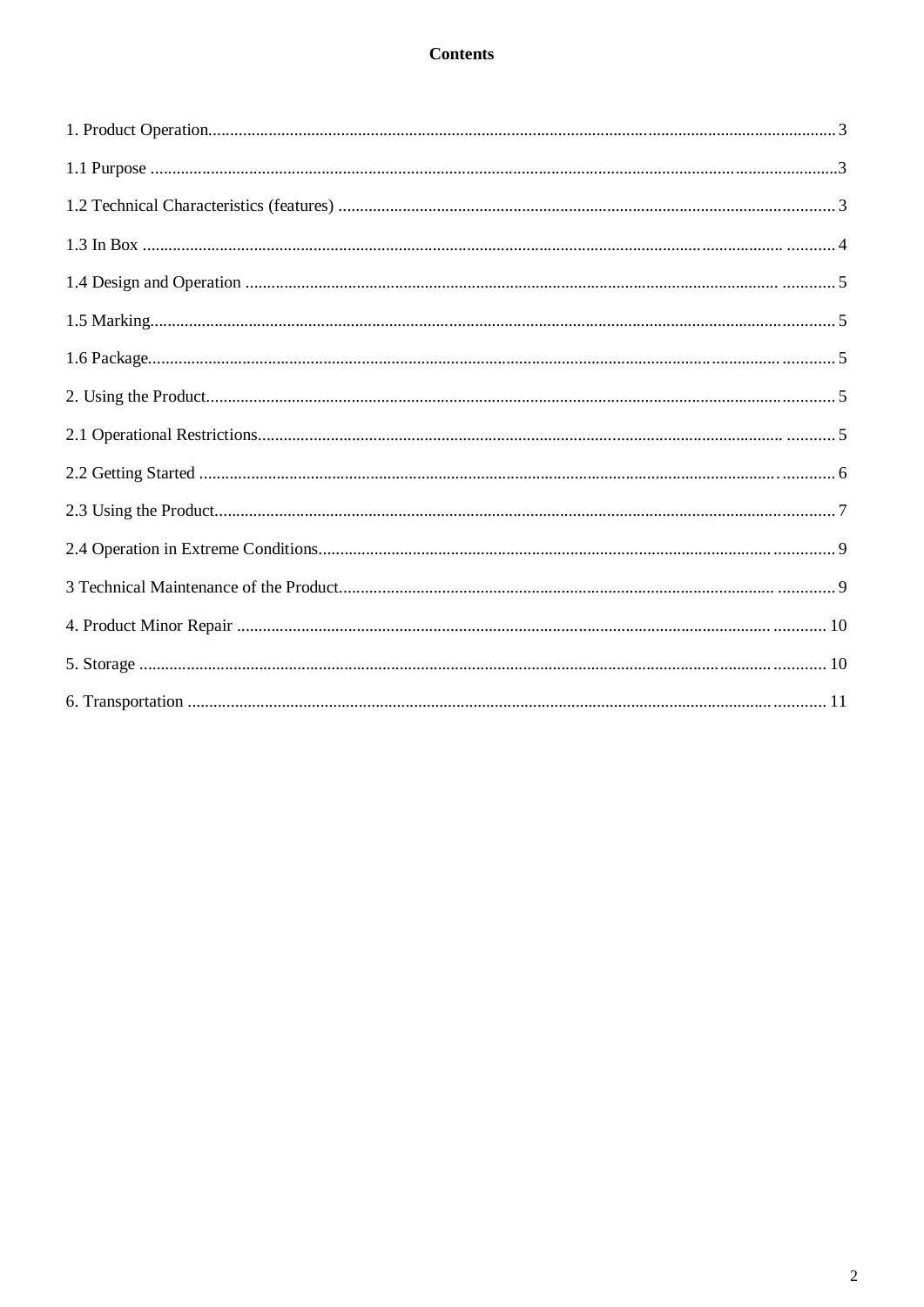This Operation Manual (OM) is intended for proper and safe operation of ETA autonomous technical fiber and optical endoscope (hereinafter referred to as 'product' or 'device') and the assessment of its technical condition when considering the necessity to send it for repair. Product maintenance does not require any special training of staff.

#### **1. PRODUCT OPERATION**

#### **1.1 Purpose**

ETA autonomous technical fiber and optical endoscope is designed to operate in non-stationary conditions by visually observing images of objects, their individual sections or surface defects, especially those located in hardto-reach and dimly lit places, operated under moderate conditions climate in the open air and indoors.

#### **1.2 Technical characteristics (features)**

1.2.1 Type of the operating side of the endoscope: flexible.

1.2.2 Deflection angle of the distal end in one plane within (180  $\pm$  15 °) for  $\varnothing$  = 6.0 mm,  $\varnothing$  = 8.0 mm,  $\varnothing$  = 10.0 mm,  $(120 \pm 15$ <sup>o</sup>) for  $\varnothing = 4$ mm.

1.2.3 Angle of the field of view of the endoscope (60  $\pm$  5 °). Direction angle of the axis of view is 0 ° or 90 ° (as agreed with the Customer).

1.2.4 Lower limit of the depth of field is at least 15 mm.

1.2.5 Diopter adjustment of the eyepiece  $\pm$  4 di-opt.

1.2.6 LED backlight. LED power is at least 1 W.

1.2.7 The product is powered from 4 AA elements. The batteries are charged using charger.

1.2.8 Supply voltage of the product is in the range from 4 V to 6 V.

1.2.9. Time of continuous operation from one set of fully charged batteries under normal climatic conditions is at least 120 minutes.

NOTE - Continuous operation time is specified for pre-charged rechargeable batteries that have passed at least 3 'charge-discharge' cycles before.

1.2.10 The product has the following functions and adjustments:

- the possibility of deflection of the distal end within (180  $\pm$  15 °) for  $\varnothing$  = 6.0 mm,  $\varnothing$  = 8.0 mm,  $\varnothing$  = 10.0 mm,  $(120 \pm 15)$  of  $\varnothing = 4$  mm.

- diopter adjustment of the eyepiece  $\pm$  4 diopter;

- backlight brightness adjustment (4 brightness modes: 25%, 50%, 75%, 100%);
- battery discharge indication;
- automatic power off of the device when the batteries are low.
- 1.2.11. Time to enter operating mode after power-up no more than 5 seconds.
- 1.2.12. Installation time (or closing-down, with placing in a standard packing) is no more than 3 minutes.
- 1.2.13 Diameter of the working part of the endoscope (as agreed with the Customer) in the following versions:

 $- (4.0 \pm 0.2)$  mm;

 $- (6.0 \pm 0.4)$  mm;

 $- (8.0 \pm 0.5)$  mm;

- $(10.0 \pm 0.5)$  mm.
- 1.2.14 Length of the working part of the endoscope (as agreed with the Customer) in the following versions: For a diameter of 4 mm: 500, 1000, 1200, 1500 mm;

For a diameter of 6 mm: 500, 1000, 1200, 1500, 2000 mm;

For a diameter of 8 mm: 500, 1000, 1200, 1500, 2000, 2500, 2700 mm;

For a diameter of 10 mm: 500, 1000, 1200, 1500, 2000, 2500, 2700 mm.

Length tolerance for any diameter is  $\pm$  100 mm;

- 1.2.15 Weight of the product's case without batteries is up to 0.9 kg.
- 1.2.16 Climatic operating conditions:
	- relative humidity not more than 95% at a temperature of plus  $25 \pm 1$  °C;
	- operating temperature range from minus 25 to plus 40 ° C.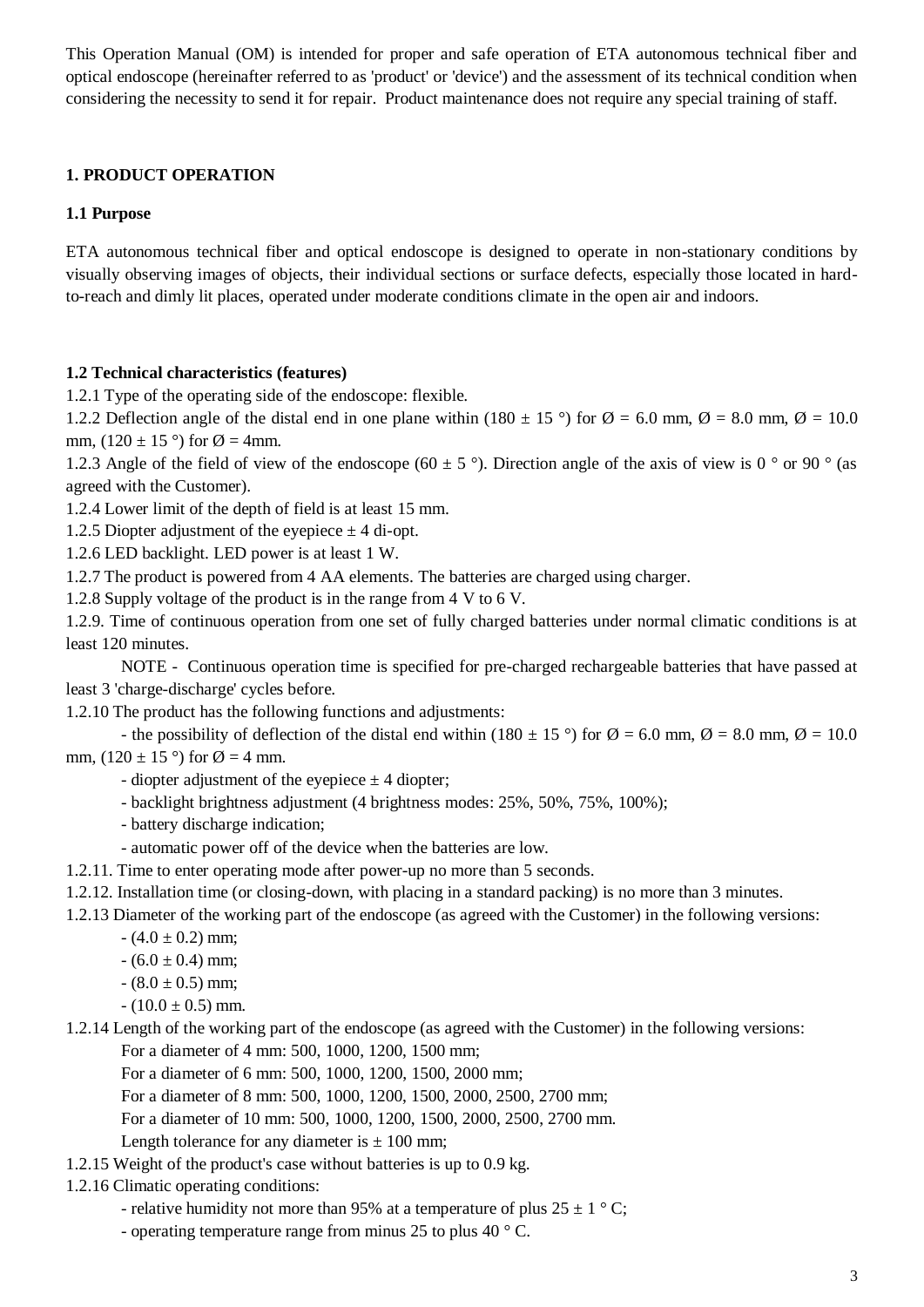1.2.17. The permissible number of drafts or gray fibers of a fiber optic bundle in the field of view of the endoscope is not more than 10 pcs.

#### **1.3 In Box**

1.3.1 Product Delivery Set is specified in Table 1.

*Table 1*

| <b>Name</b>                               | .  া |
|-------------------------------------------|------|
| ETA endoscope                             |      |
| Charger                                   |      |
| AA rechargeable batteries                 |      |
| Car charger adapter*                      |      |
| Optical adapter for camera*               |      |
| $Camera*$                                 |      |
| Cloth for cleaning optics                 |      |
| Data Sheet                                |      |
| <b>Operation Manual</b>                   |      |
| Standard transport package (plastic case) |      |

*NOTE*

*1 Items marked with \* are delivered as agreed with the Customer.*

*2 Rechargeable batteries are supplied discharged.*

*3 The length, diameter of the working part, as well as the angle of direction of the axis of view of the endoscope are agreed with the Customer.*

1.3.2 Figure 1 shows the main components of the product in standard packaging.



*Figure 1*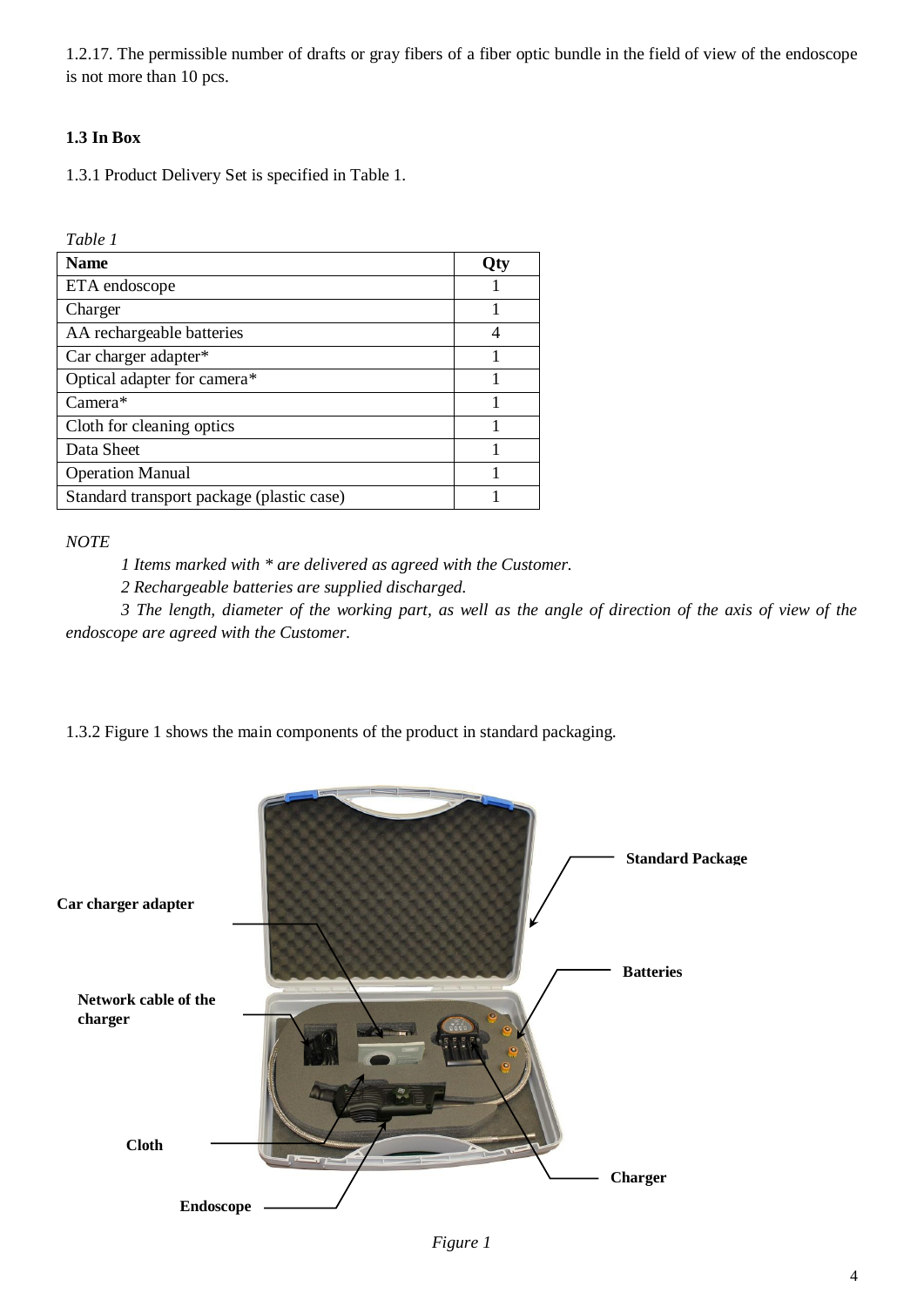#### **Attention!**

**The appearance may vary depending on the design.**

#### **1.4 Design and Operation**

1.4.1 The main components of the device and the location of the controls are shown in Figure 2



*Figure 2*



### **Attention! The appearance may vary depending on the design.**

1.4.2 Operation control of the device is carried out using distal end control knob and backlight brightness button. Rotating distal end control knob, set the distal end in the desired direction. Successive pressing of backlight brightness button selects the desired backlight brightness (4 brightness levels). Battery charge indicator lights up green at sufficient battery charge level and red when battery charge level is below permissible level.

#### **1.5. Marking and Sealing.**

1.5.1. Marking of the product, which includes short name of the manufacturer and/or the trademark of the manufacturer, name and/or code of the product, individual serial number and year of manufacture is marked on the code plate on the case of the control panel and on the package (case).

#### **1.6. Package**

1.6.1. The product is packed in a standard package (plastic case).

1.6.2. When shipping unaccompanied, as well as during transportation over distances of more than 100 km, the standard packaging with the product must additionally be packed in transport packaging (cardboard or plywood box).

#### **2 USING THE PRODUCT**

#### **2.1. Operational restrictions**

2.1.1. Before starting, carefully read this Operation Manual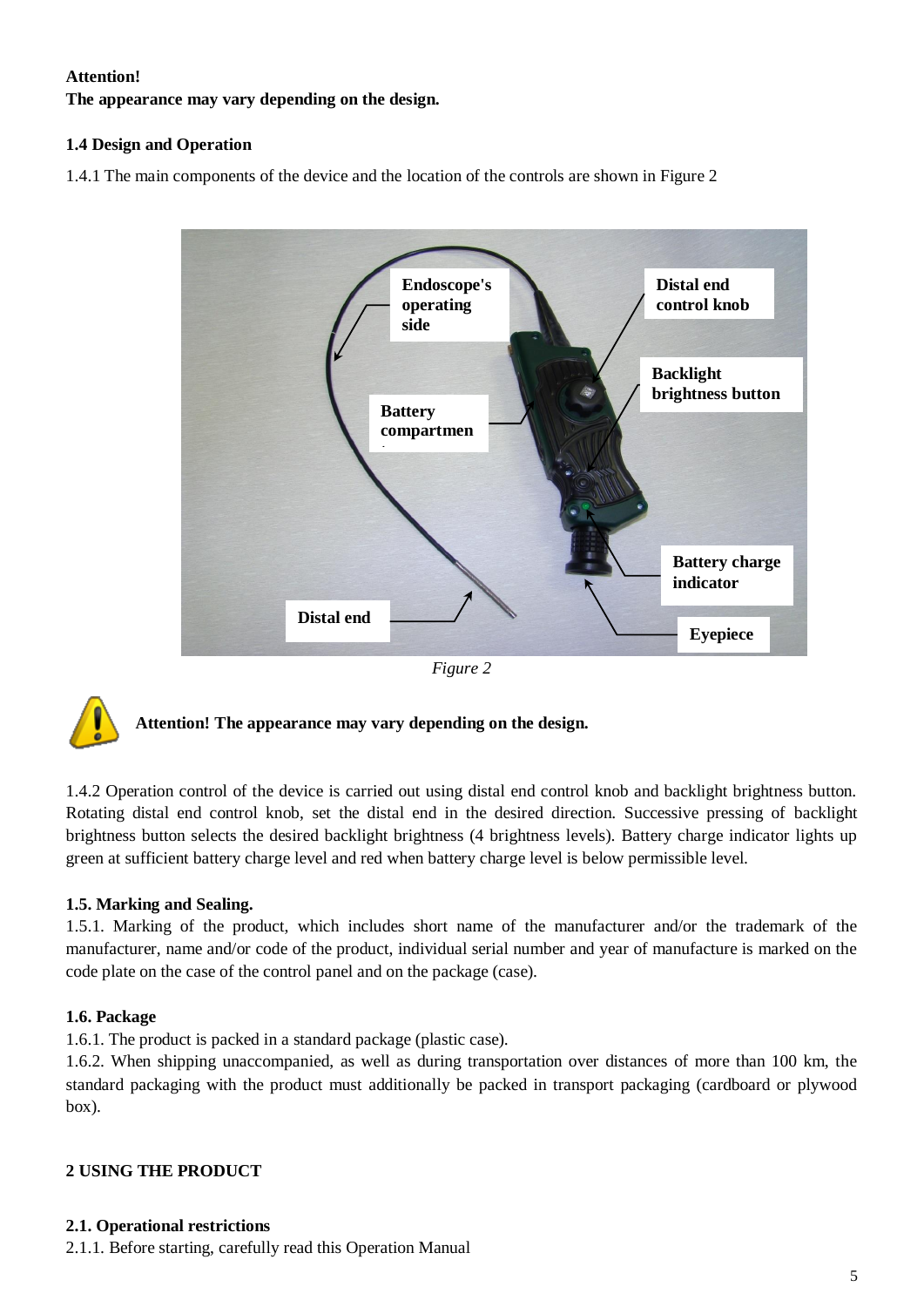2.1.2 When finished, power off backlight to prevent battery discharge during transportation and storage.

2.1.3. **Do not** open battery compartment of the product, replace batteries, remove protective lid of the battery compartment and lens in the conditions of high humidity (over 90%), condensate, or the possibility of water penetration into the interior content of the product and its parts.

2.1.4 **Do not** immerse the product into water, do not enable backlight in case of water ingress, do not operate the product at temperatures beyond the limits specified in p. 1.2.16.

2.1.5. Replacement of battery should be carried out only when the device is powered off.

2.1.6 To prevent battery explosion, use the charger from the delivery set only for NI-MH batteries. Never charge alkaline or other primary power elements in the supplied charger.

2.1.7. Avoid simultaneous charging of batteries with different degrees of discharge, as well as of different capacities and different manufacturers.

2.1.8 **Do not** use charging device outside or inside the car.

2.1.9 Ambient temperature during charging should be in the range from plus 5ºС to plus 40ºС.

2.1.10 Do not insert leaked batteries or those with any signs of corrosion into the device or charger.

2.1.11 Rechargeable batteries can heat up during charging; after full charging, they gradually cool to room temperature.

2.1.12 Do not store batteries in the device if the break in its use is more than 3 days.

2.1.13 During operation, **do NOT**:

- hit distal end with hard objects;

- use the endoscope to eliminate any objects preventing clear observation;

- throw the endoscope on hard surfaces, beat and shake it;

- bend the working side of the fiber bundle with a radius of less than 25 diameters of the working part;

- twist, straighten and bend the distal end of the endoscope with hands;

- make sharp turns of the distal end control knob.

#### **2.2. Getting Started**

2.2.1. Before using the device, make sure there is no violation of operational restrictions

2.2.2. Remove the device off the standard package.

2.2.3. Make sure there is no mechanical or chemical damage on the power units. Check for any mechanical damage on the product.

2.2.4. Install operational and charged rechargeable batteries into the battery compartment of the device carefully observing polarity.

2.2.5. Close battery compartment lid tight by pulling it to the case with a screw to prevent penetration of foreign objects and water into the case while operating the device.

2.2.6 Press backlight power button to heck battery charge level. If battery indicator is green, battery charge level is adequate. If the indicator flashes or stays in red and the backlight is off, then batteries need charging.

2.2.7 Batteries are charged on the charger of GP PB50GS270 type. The external view of the charger is shown in figure 5.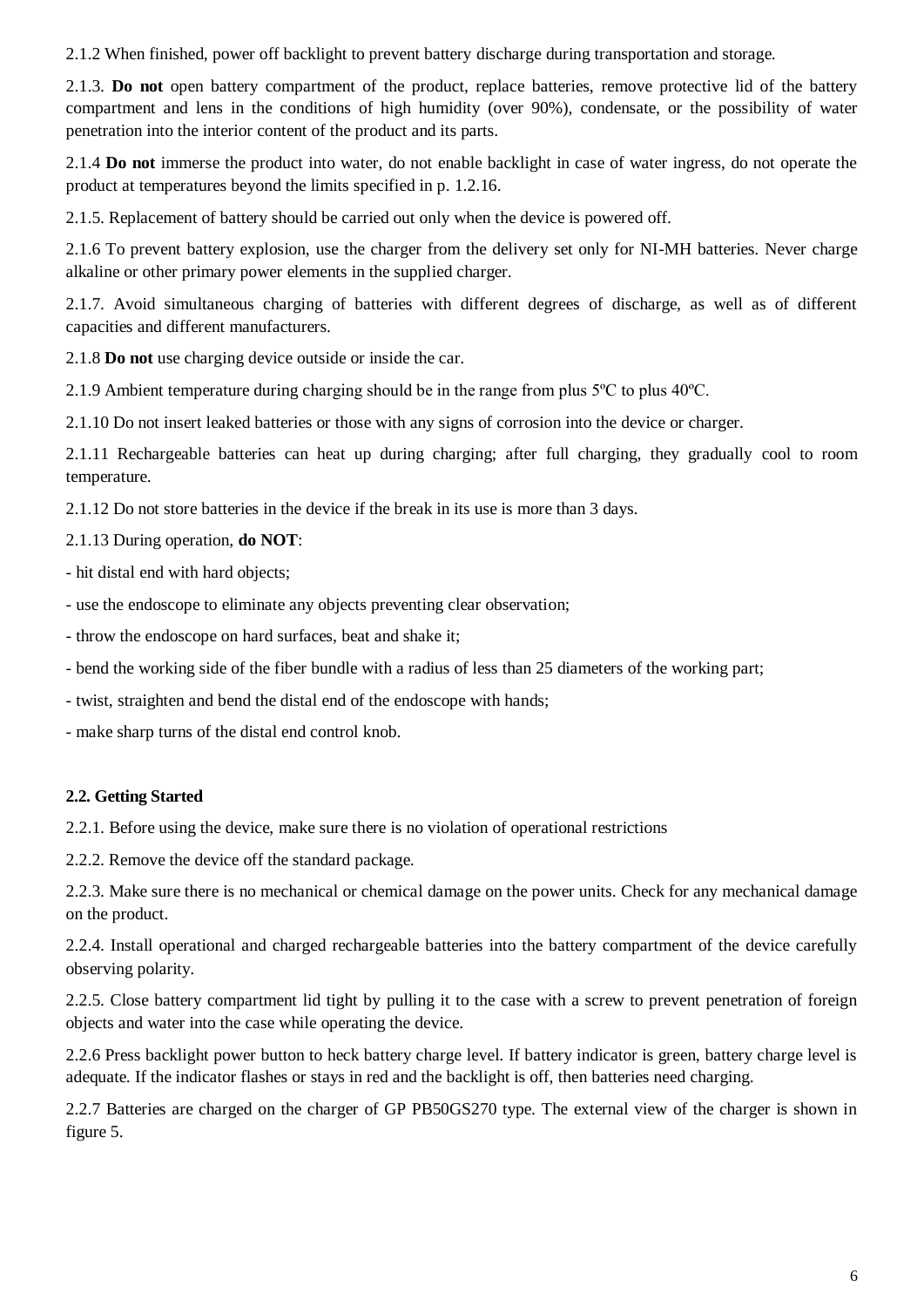



2.2.8 To charge the batteries, follow these steps:

- connect power cord to the charger and AC 220V / 50Hz. When properly connected, the green LED will be on the charger's body;
- install the rechargeable batteries into the charger strictly in accordance with the polarity indicated on the case. During charging, opposite to the installed battery, there will be a battery charge channel indicator and the lightning icon indicating charging process. After charging has been completed, the green indicator (tick) will be on. While this the indicators of the corresponding battery charge channels will be on continuously. If a defective battery or another type of battery is installed into the charger, the 'exclamation sign' indicator and the 'batteries' indicators will be flashing frequently. In case of a malfunction of the charger, green power indicator and the 'exclamation sign' indicator will be flashing, and the charging process will not be launched;
- $\bullet$  after the end of charging, disconnect the charger from the 220V / 50 Hz network and remove the batteries using the button located on the side of the charger body.

AA 2300 250 AA 2500 270 AA 2700 285

| Table 2 |                     |                |                            |
|---------|---------------------|----------------|----------------------------|
|         | <b>Battery Type</b> | Capacity (mAh) | <b>Charging time (min)</b> |
|         |                     | 2100           | つつら                        |

2.2.9. The approximate time of simultaneous charging of 4 batteries is shown in Table 2.

#### **2.3 Using the product**

2.3.1 Unpack the endoscope.

2.3.2 Enable mechanism controlling the position of the distal end in the following order:

- place the endoscope on a flat surface, gently, without effort, straighten the working part without touching the distal end;

- after straightening the working part, straighten the distal end, gently rotating the knob controlling the position of the distal end.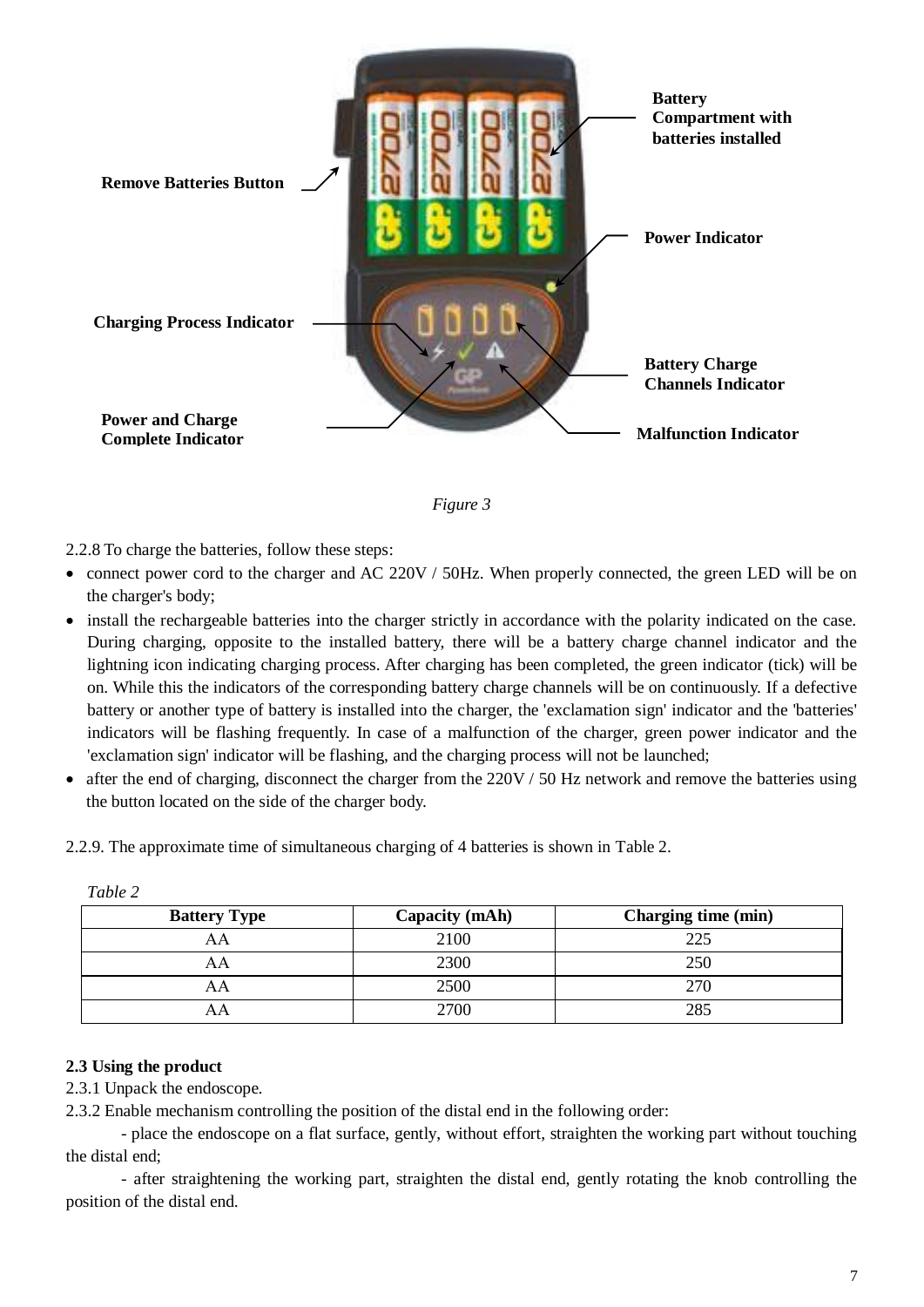2.3.3 Open battery compartment cover by unscrewing the fixing screw and sliding the cover.

2.3.4 Install the batteries into battery compartment strictly observing polarity indicated on the case.

2.3.5 Place battery cover and tighten the fixing screw.

2.3.6 Place the distal end of the viewing bundle in front of any typewritten text at a distance of 50-60 mm.

2.3.7 Adjust eyepiece by turning it to the right and left and achieving the best sharpness of the image at a working distance.

2.3.8 Insert the distal end of the viewing fiber into the area inspected or into the interior of the cavity, and inspect by gently turning the control knob.

2.3.9 It is permissible to briefly immerse the working part of the endoscope in liquid media (gasoline, diesel fuel, kerosene, oil, water) for a period of up to 5 minutes. After operating in liquid media, it is required to dry the endoscope in an upright position with the distal end down for 3-5 hours. If necessary, before drying the endoscope, clean the working part using a microfiber cloth.

8

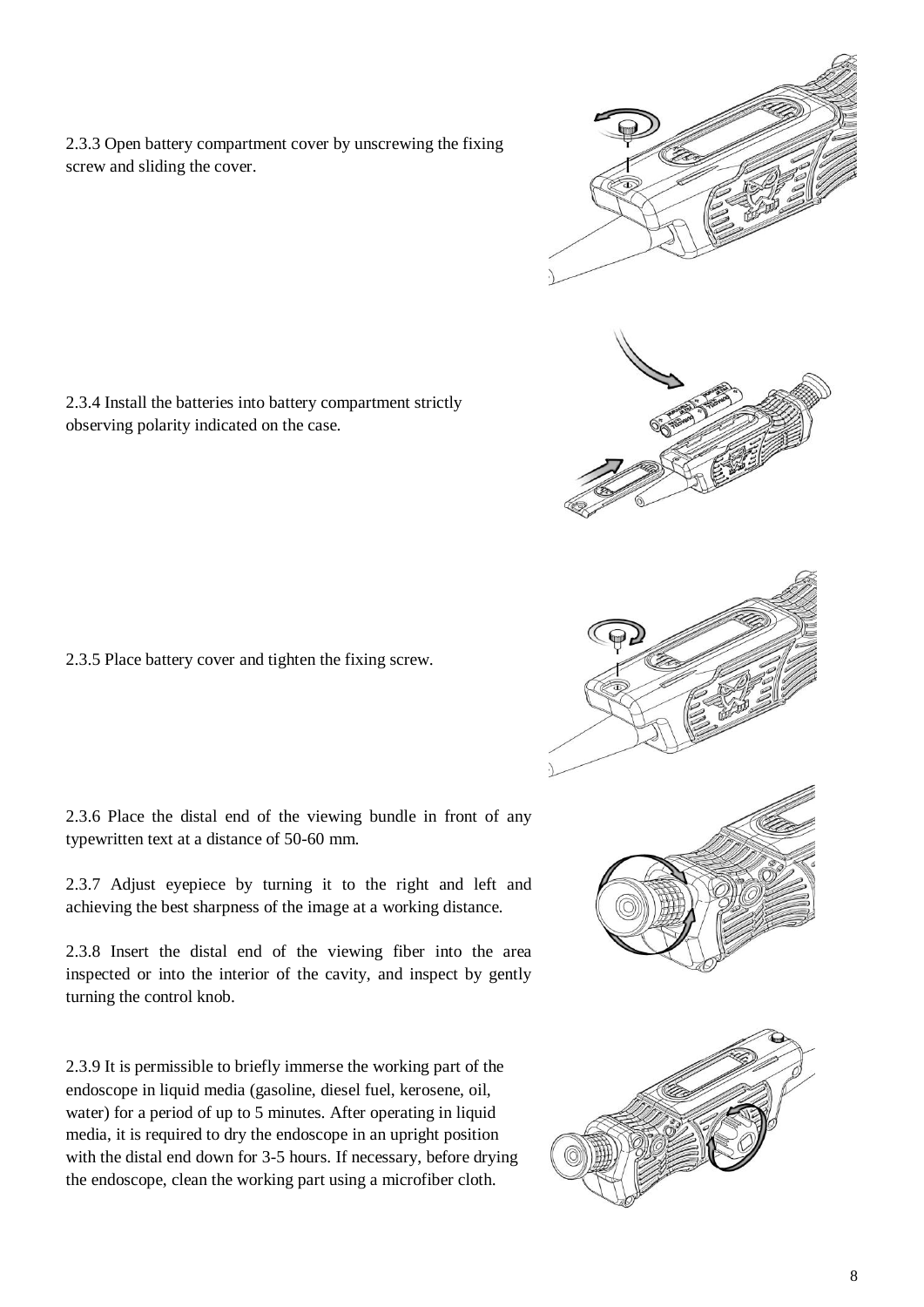2.3.10 If it is necessary to illuminate the object under control, enable backlight. The endoscope has 4 brightness modes: 25%, 50%, 75%, 100%. Switch between them using short press of the power button. Double pressing the button activates high brightness mode for 10 seconds.

2.3.11 Upon completion, carefully remove the viewing fiber of the device from the area under inspection, after having straightened the distal end relative to the working part. Turn off backlight and place the components of the product into standard package.

2.3.12 In case of working with phototract, remove the camera and optical adapter from the standard package (case).

2.3.13 Carefully mount the camera on the optical adapter so that the hole on the optical adapter matches the hole for attaching the tripod to the camera.

2.3.14 Tighten the screw to secure optical adapter to the camera.

2.3.15 Press the clip of the optical adapter, install it on the eyepiece of the endoscope.

2.3.16 Turn on the camera. Take a photo of the control object.

2.3.17 Upon completion, turn off the camera, remove optical adapter from the eyepiece of the endoscope and camera by unscrewing the fixing screw. Place the components of the product into the standard package (case).

#### **2.4. Operation in extreme conditions.**

2.4.1. In case of fire on the device, power off the device and take measures to put out fire.

2.4.2. In case of emergency operating conditions (high temperature, humidity, vibration, etc.), take measures to reduce the impact of emergency factors on the product.

#### **3 TECHNICAL MAINTENANCE OF THE PRODUCT**

3.1. Product maintenance does not require special training of staff.

3.2. Any oxidation and salt presence on the surfaces of the batteries must be avoided. When any appear, the batteries must be replaced.

3.3. Optical surfaces of the device (eyepiece) when dirty should be cleaned only with a clean cloth made of genuine or microfiber suede, designed for cleaning optical parts (eg glasses). Before that blow away the grains of sand and









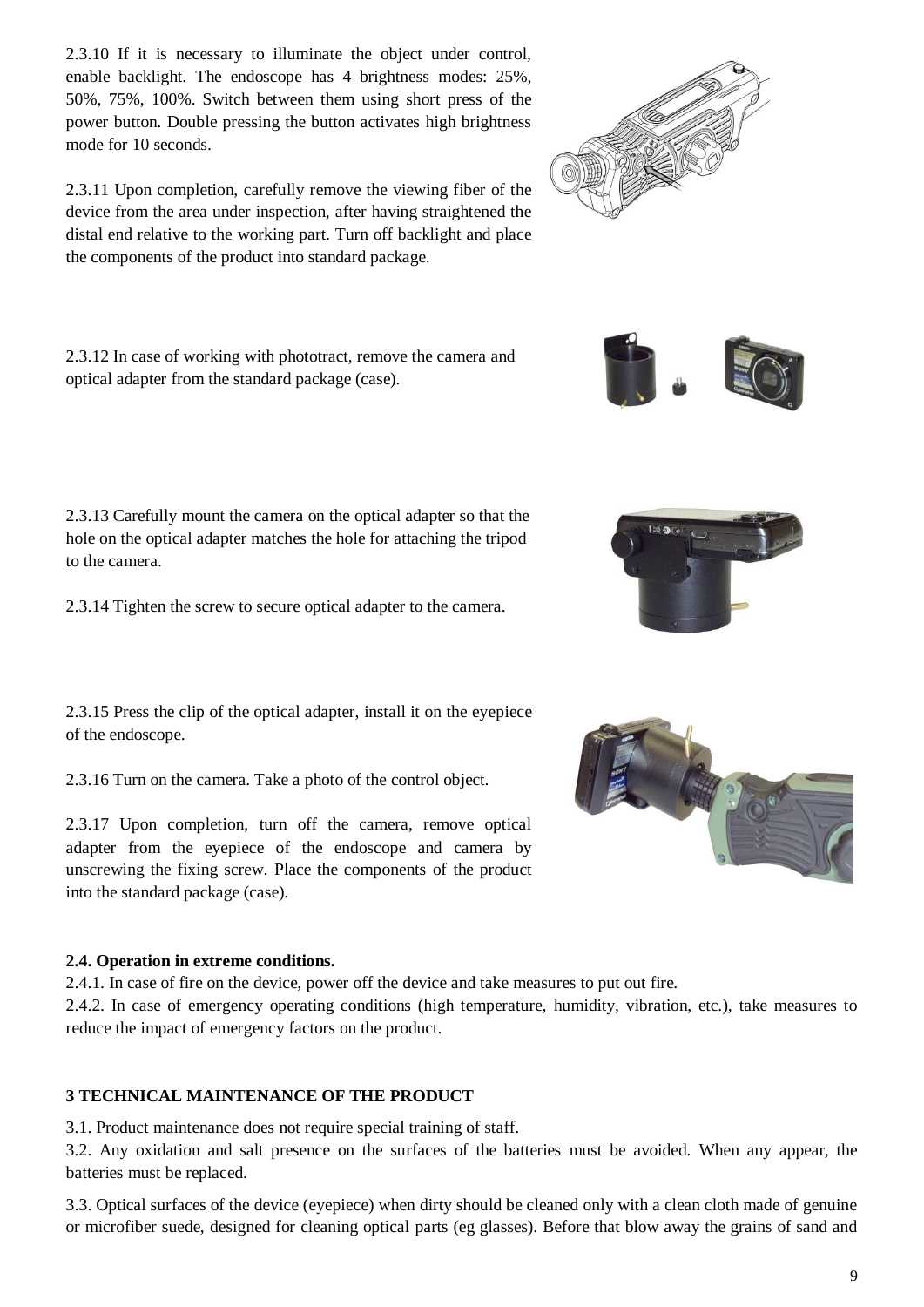dust. To remove heavy grease, use a cotton swab moistened in ethanol, having preliminary removed solids from the optics with a soft brush.

3.4. Product functional testing and its technical inspection is controlled by checking paragraphs 1.2.2.,1.2.3., 1.2.10.

3.5. Preservation (degreasing, reconservation) of the product is carried out by packing it in its standard package (plastic case).

#### **4. PRODUCT MINOR REPAIR**

4.1. Minor repair of the product is carried in accordance with Table 3.

| <b>Failure and damage</b><br>consequences                                                                                                  | <b>Possible Reasons</b>                                                                         | <b>Troubleshooting</b>                                                                                 |
|--------------------------------------------------------------------------------------------------------------------------------------------|-------------------------------------------------------------------------------------------------|--------------------------------------------------------------------------------------------------------|
| are observed.                                                                                                                              | endoscope is blurred, spots or the end face of the distal end optics<br>of the device is dirty. | The field of view of the The outer surface of the eyepiece Wipe the surfaces with a cloth for cleaning |
| Backlight does not enable. Batteries are discharged<br>When<br>enabling backlight,<br>battery charge indicator is<br>flashing or turns red |                                                                                                 | Charge the batteries                                                                                   |
| Backlight is not on. When Rechargeable batteries<br>indicator is off                                                                       | enabling backlight, charge discharged below permissible<br>level                                | are Insert proper batteries                                                                            |

#### **5. STORAGE**

#### **5.1. Storage conditions.**

5.1.1. The device must be stored packed (plastic case) on the shelves in the capital heated rooms at temperature from  $5 \degree$  C to + 40  $\degree$  C and a relative humidity of 80% at temperature of +25  $\degree$  C at no vapors of acids, alkalis, current-conducting dust and other chemically active substances, gases that cause corrosion and destroy insulation. It can be stored in a standard package when stacked (horizontally) on the shelves with up to 6 products. Stacking in a vertical position is not allowed.

#### **5.2. Storage life**

5.2.1. Storage life of the product in a standard package is 1 year (without rechargeable batteries) in heated ventilated premises at ambient temperature from  $+ 5^{0}C$  to  $+ 40^{0}C$  and a relative humidity of up to 80% at temperature of 25 $\degree$  C.

#### **5.3. Terms of placing the product in storage and withdrawing it from storage.**

5.3.1. When placing the product for storage, its components must be packed in standard package and placed on the corresponding cells. When withdrawing it from storage, the components of the product should be removed from the package and kept under standard climatic conditions for at least 12 hours.